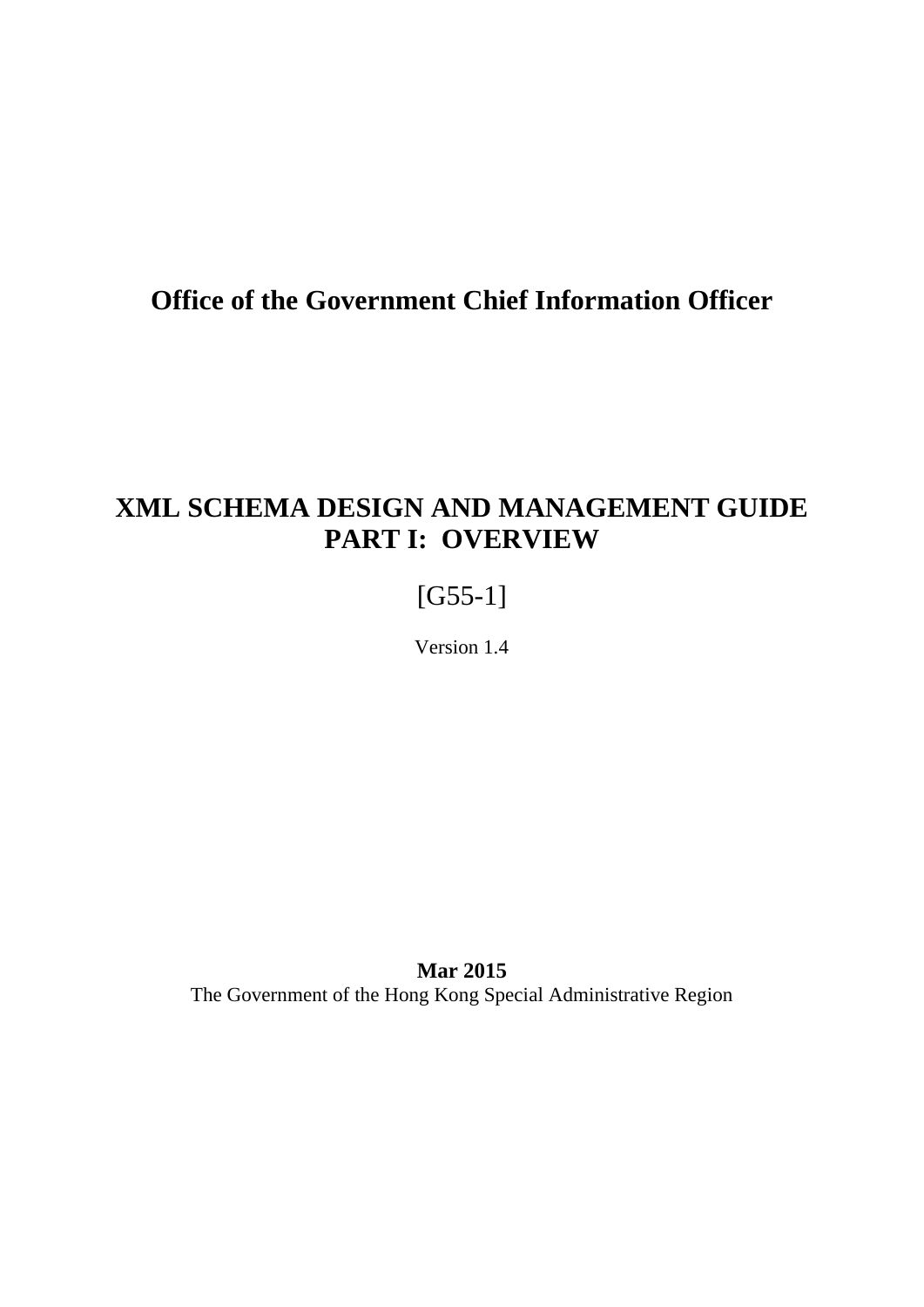### **COPYRIGHT NOTICE**

© The Government of the Hong Kong Special Administrative Region

Unless otherwise indicated, the copyright in the works contained in this publication is owned by the Government of the Hong Kong Special Administrative Region. You may generally copy and distribute these materials in any format or medium provided the following conditions are met –

- (a) the particular item has not been specifically indicated to be excluded and is therefore not to be copied or distributed;
- (b) the copying is not done for the purpose of creating copies for sale;
- (c) the materials must be reproduced accurately and must not be used in a misleading context; and
- (d) the copies shall be accompanied by the words "copied/distributed with the permission of the Government of the Hong Kong Special Administrative Region. All rights reserved."

If you wish to make copies for purposes other than that permitted above, you should seek permission by contacting the Office of the Government Chief Information Officer.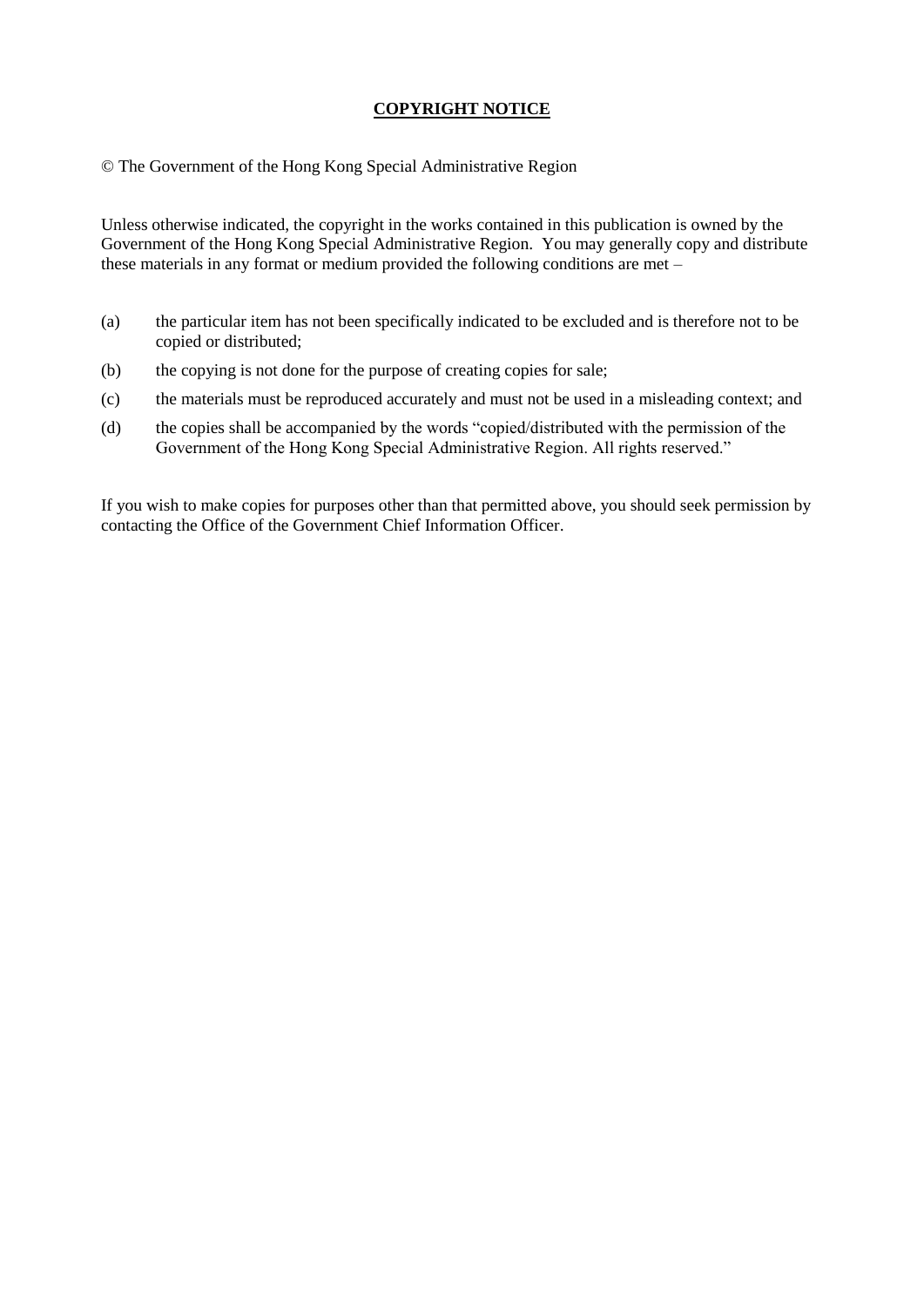|                |                                     |                | <b>Distribution of Controlled Copy</b>         |  |  |
|----------------|-------------------------------------|----------------|------------------------------------------------|--|--|
|                | Copy No.                            |                | Holder                                         |  |  |
|                |                                     | 1              | Government-wide Intranet (itginfo.ccgo.hksarg) |  |  |
|                |                                     | $\overline{2}$ | Internet (www.ogcio.gov.hk)                    |  |  |
| $\sqrt{2}$     |                                     |                |                                                |  |  |
| 3              |                                     |                |                                                |  |  |
| $\overline{4}$ |                                     |                |                                                |  |  |
| $\mathfrak{S}$ |                                     |                |                                                |  |  |
| 6              |                                     |                |                                                |  |  |
| $\tau$         |                                     |                |                                                |  |  |
| $8\phantom{1}$ |                                     |                |                                                |  |  |
| 9              |                                     |                |                                                |  |  |
| 10             |                                     |                |                                                |  |  |
| 11             |                                     |                |                                                |  |  |
| 12             |                                     |                |                                                |  |  |
| 13             |                                     |                |                                                |  |  |
| 14             |                                     |                |                                                |  |  |
| 15             | Prepared By: XML Coordination Group |                |                                                |  |  |
| 16             |                                     |                |                                                |  |  |
| 17             | Doc. Effective Date:                | 1 January 2006 |                                                |  |  |
| 18             |                                     |                |                                                |  |  |
| 19             |                                     |                |                                                |  |  |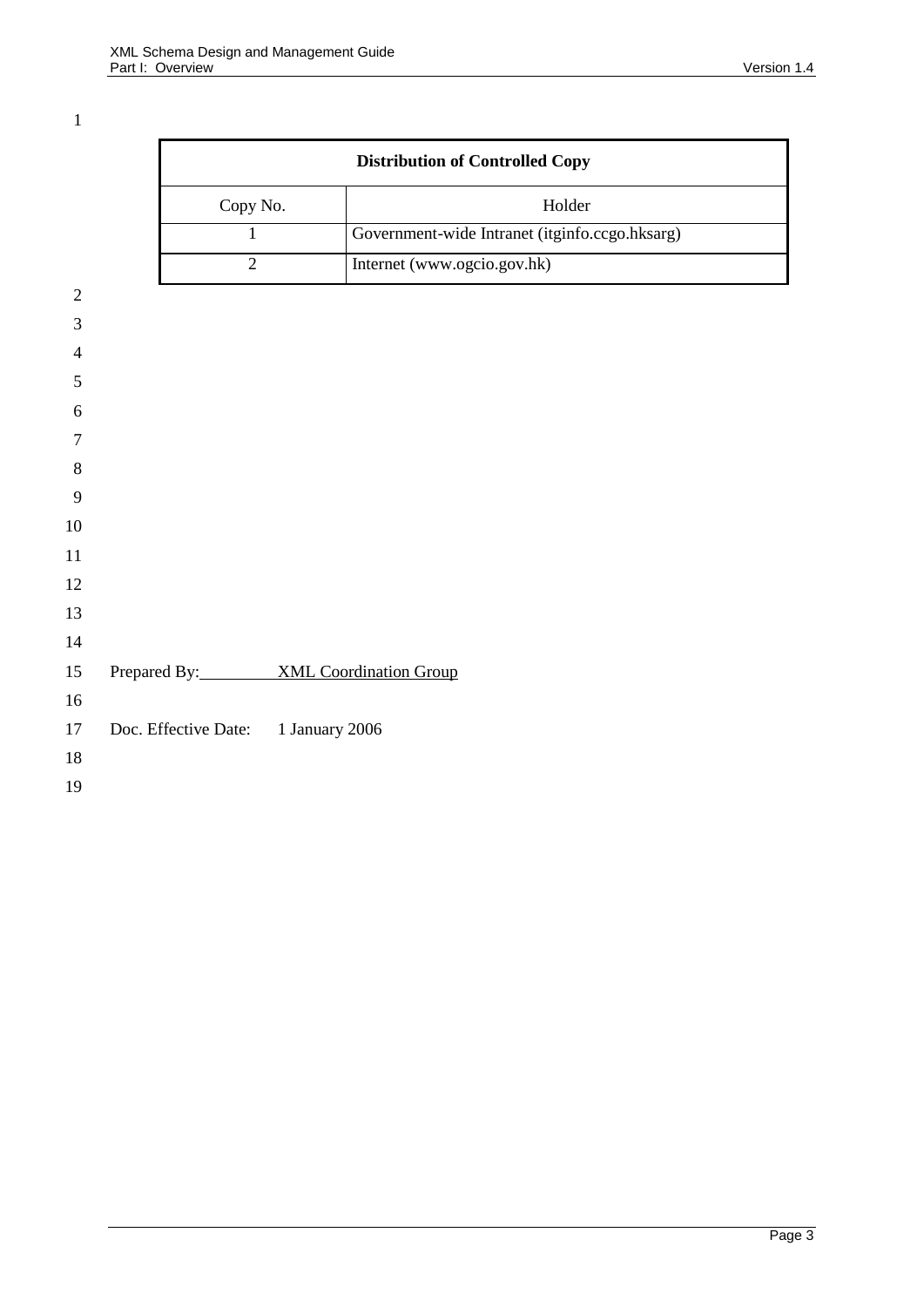1

|                  | <b>Amendment History</b>                                                                                                                                                                                                                                                                    |                      |                    |                 |
|------------------|---------------------------------------------------------------------------------------------------------------------------------------------------------------------------------------------------------------------------------------------------------------------------------------------|----------------------|--------------------|-----------------|
| Change<br>Number | <b>Revision Description</b>                                                                                                                                                                                                                                                                 | Sections<br>Affected | Revision<br>Number | Date            |
|                  | Updates to consultation draft issued in July 2003                                                                                                                                                                                                                                           |                      | 1.0                | $24-Nov-$<br>03 |
| $\mathbf{1}$     | Added that the business information modelling<br>(BIM) methodology is optional to follow when<br>modelling the data exchange interface of cross-<br>departmental systems and the interface to external<br>systems and the business process modelling (BPM)<br>methodology is also optional. | 1.1, 4.2             |                    |                 |
| $\overline{2}$   | Emphasized the recommendation and importance of<br>using the modelling spreadsheet instead of the<br>modelling worksheets as the common format to<br>implement a data dictionary.                                                                                                           | 4.3, 6.4             |                    |                 |
| 3                | Emphasized that the project team who contributes a<br>reusable data element for alignment need not adopt the<br>newly defined Common Schema in its project<br>immediately, but is recommended to adopt the new<br>Common Schema in its future projects.                                     | 4.5                  |                    |                 |
|                  | Major updates to version 1.0 issued in November 2003                                                                                                                                                                                                                                        |                      | 1.1                | $01$ -Jul- $04$ |
| 4                | Renamed organization name from ITSD to OGCIO                                                                                                                                                                                                                                                | Whole<br>document    |                    |                 |
|                  | Major updates to version 1.1 issued in July 2004                                                                                                                                                                                                                                            |                      | 1.2                | $2-Nov-04$      |
| 5                | Modified Figure 1 to advise project teams to adopt<br>industry standard for individual data element before<br>considering to adopt Common Schemas.                                                                                                                                          | 4.6                  |                    |                 |
|                  | Major updates to version 1.2 issued in November 2004                                                                                                                                                                                                                                        |                      | 1.3                | $4-Jan-06$      |
| 6                | Minor version number upgraded to 1.3 according to<br>annual review requirement of S&M [G57].                                                                                                                                                                                                | Whole<br>document    |                    |                 |
| $\overline{7}$   | Minor revision in light of OGCIO Circular No. 2/2015<br>regarding "Structured Systems Analysis and Design<br>Methodology (SSADM)" and "Rapid Application<br>Development (RAD)".                                                                                                             |                      | 1.4                | 30-Mar-15       |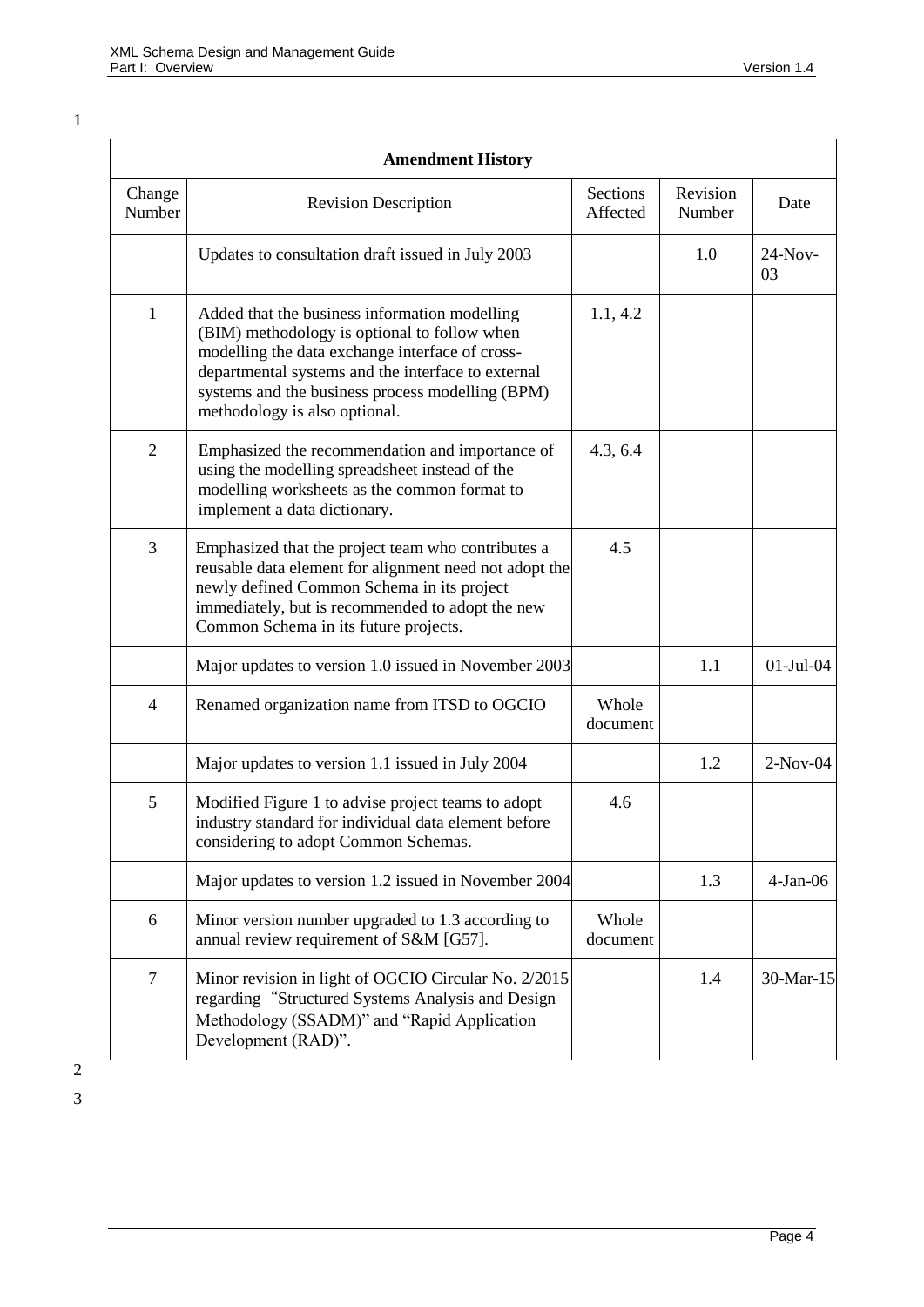# Table of Contents

| 3              |                |                                                                            |  |
|----------------|----------------|----------------------------------------------------------------------------|--|
| $\overline{4}$ | 1 <sub>1</sub> |                                                                            |  |
| 5              | 1.1.           |                                                                            |  |
| 6              | 1.2.           |                                                                            |  |
| $\overline{7}$ | 2.             | THE DATA INTEROPERABILITY PROBLEMS FACED BY PROJECT TEAMS TODAY  9         |  |
| 8              | 3.             |                                                                            |  |
| 9              | $\mathbf{4}$ . |                                                                            |  |
| 10             | 4.1.           |                                                                            |  |
| 11             | 4.2.           |                                                                            |  |
| 12             | 4.3.           |                                                                            |  |
| 13             | 4.4.           |                                                                            |  |
| 14             | 4.5.           | CONTRIBUTE REUSABLE DATA ELEMENTS FOR CREATION OF NEW COMMON SCHEMAS  13   |  |
| 15             | 4.6.           |                                                                            |  |
| 16             | 5.             | GUIDING PRINCIPLES GOVERNING THE DATA INTEROPERABILITY MEASURES 15         |  |
| 17             | 6.             |                                                                            |  |
| 18             | 6.1.           |                                                                            |  |
| 19             | 6.2.           | PROJECT-DEFINED DATA ELEMENTS VERSUS CONCERTEDLY ALIGNED DATA ELEMENTS  16 |  |
| 20             | 6.3.           |                                                                            |  |
| 21             | 6.4.           |                                                                            |  |
| 22             |                |                                                                            |  |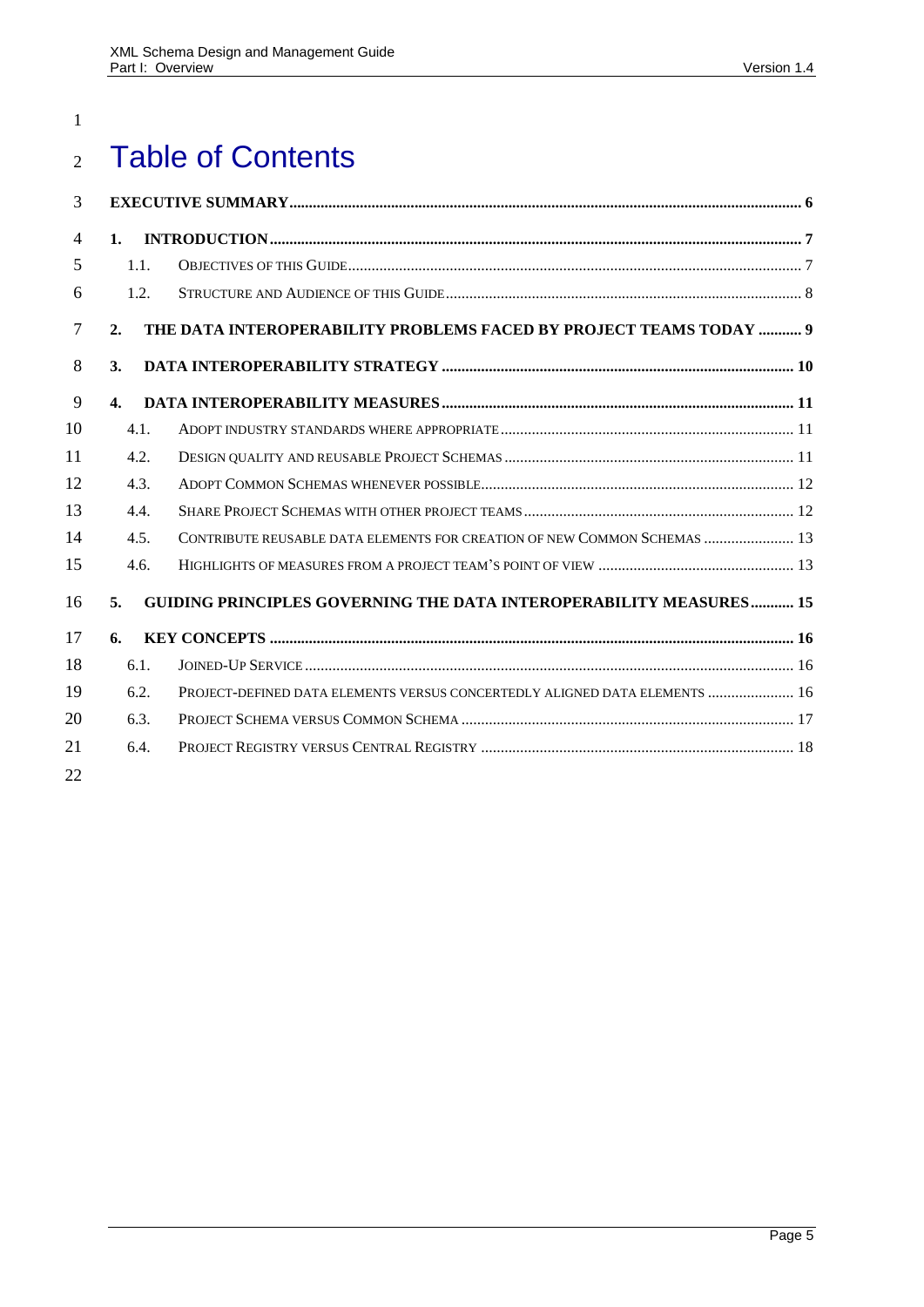# <span id="page-5-0"></span>Executive Summary

A key strategy of our e-government initiative is to develop joined-up e-government services. The

success of joined-up service project implementation depends on the **commitment of project partners**

to integrate their business functions electronically, **process interoperability, data interoperability,** 

- **and technical interoperability**.
- As an enabler for the implementation of joined-up services, the HKSARG Interoperability Framework
- (IF) will initially focus on technical interoperability and data interoperability. After we gain more
- experience in joined-up service implementation, the approach to facilitate process interoperability can
- be reviewed. This Guide serves as a guideline under the IF to facilitate data interoperability in joined-
- up services implementation using eXtensible Markup Language (XML).
- Two common data interoperability problems have been identified in joined-up service projects:
- incompatible data definitions and incompatible data representations, leading to repetitive data
- alignments and conversions in different projects. To minimize repetitive data alignments and
- conversions, this guide provides a methodology for defining and sharing information models and
- XML schemas, thereby maximizing the reusability of data elements.
- Specifically, this Guide provides a methodology and guidelines to model business process and
- information (Part II), generate XML Schema Definition code (Part II), concertedly align and manage
- data elements and schemas (Part III). This Guide also provides other supplementary information, such
- as a case study to illustrate the use of the methodology, as appendices (Part IV).
- E-government project teams should follow this guide, reuse the concertedly aligned data elements
- where appropriate, and to contribute reusable data elements for concerted alignment.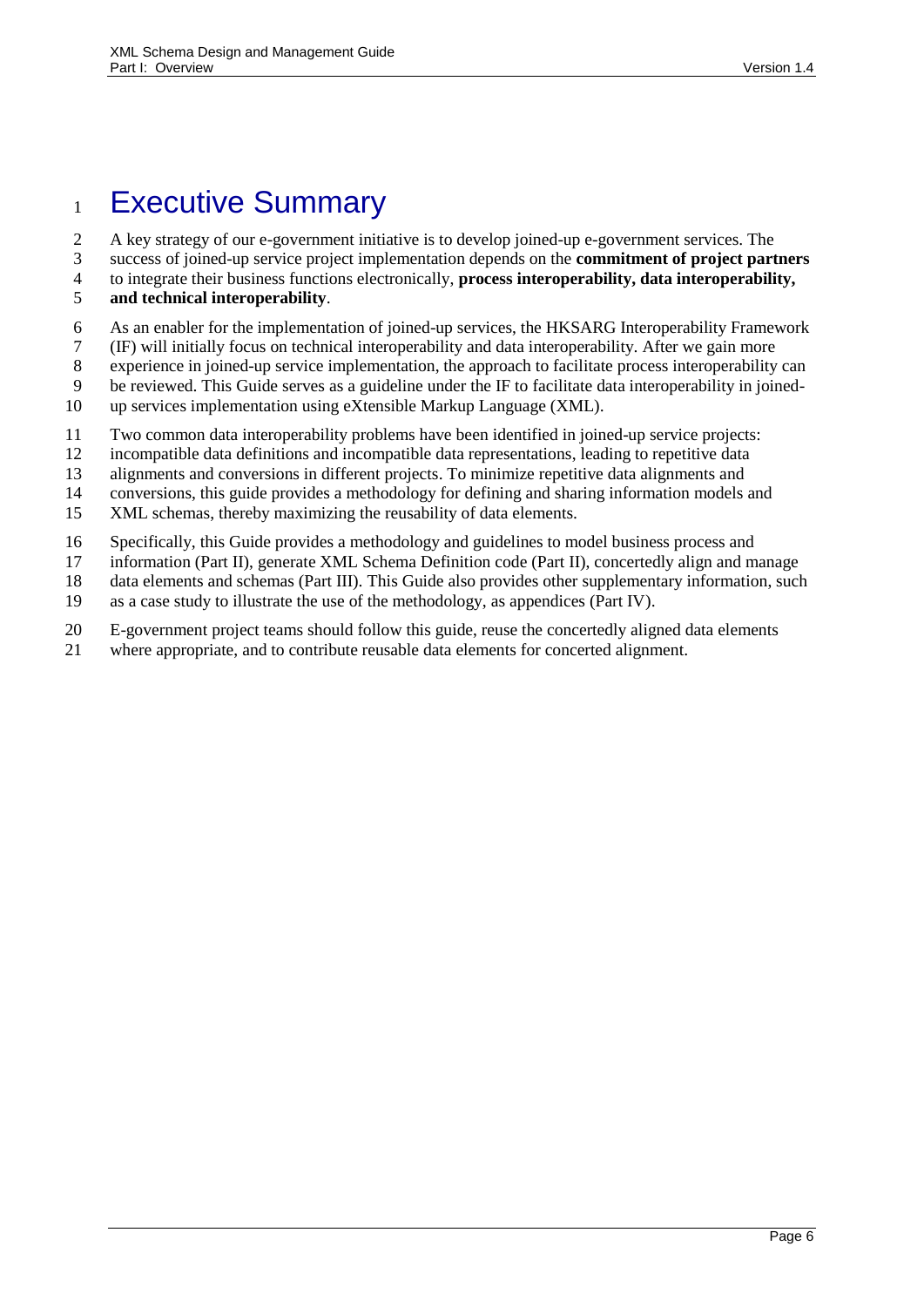# <span id="page-6-1"></span>1. Introduction

l

### <span id="page-6-0"></span>**1.1. Objectives of this Guide**

 A key strategy of our e-government initiative is to develop joined-up e-government services. The necessary conditions for implementing joined-up services are:

- The business partners' commitment to integrate their business functions electronically with a view to deriving more business value through the collaboration;
- **Process interoperability**: agreement on how the business activities of the concerned parties affect each other, i.e. the business rules; e.g. when the seller receives a purchase order from the buyer, the seller should accept or reject this order within a specified time period;
- **Data interoperability**: agreement on what information has to be transmitted from one party to another, and the definition and representation of such information; e.g the "delivery date" has to be specified on a purchase order, and the definition of "delivery date" is the date on which goods shall be received by the buyer, and the representation of "delivery date" adopts the ISO  $8601$  standard<sup>1</sup>; and
- **Technical interoperability**: agreement on what communication protocol and message format to be used when one party sends information to another; e.g. the purchase order shall be encoded in XML, as defined by a specific XML schema, and XML Encryption and XML Signature shall be applied on certain content components, and the XML message shall be sent via HTTP.

 The HKSARG Interoperability Framework (IF) is an enabler for the implementation of joined-up e- government services. It facilitates technical interoperability and data interoperability among B/Ds and their business partners. This is achieved by promulgating technical standards, and by putting in place a mechanism for the concerted alignment and specification of the **data elements** that have potential for reuse in multiple joined-up projects. A data element is a piece of information for exchange, and the concepts of data elements are discussed in Section [6.](#page-15-0)

- The technical standards for facilitating technical interoperability are specified in the IF document
- [\(http://www.ogcio.gov.hk/en/infrastructure/e\\_government/if/interoperability\\_framework.htm\)](http://www.ogcio.gov.hk/en/infrastructure/e_government/if/interoperability_framework.htm). The
- standards are being reviewed every 6 to 12 months, in order to keep in pace with technology advancement and to take into account new interoperability requirements.
- This guide, also under the IF, facilitates data interoperability by providing:
- 31 A methodology for business analysts to specify the definitions and representations of information in a consistent and structured way as reusable information models;
- 33 An approach for programmers to convert the information models (or specifications) of the data elements into XML Schema Definition (XSD) code pursuant to the IF's recommendation of using XML for information exchange and XML schema for defining the structure of XML documents;
- Guidelines for the concerted alignment of the definitions and representations of data elements that have potential for reuse in various joined-up services, thereby standardizing the XSD code for these data elements; and

<sup>&</sup>lt;sup>1</sup> ISO 8601 is the standard on representation of dates and times published by International Organization for Standardization.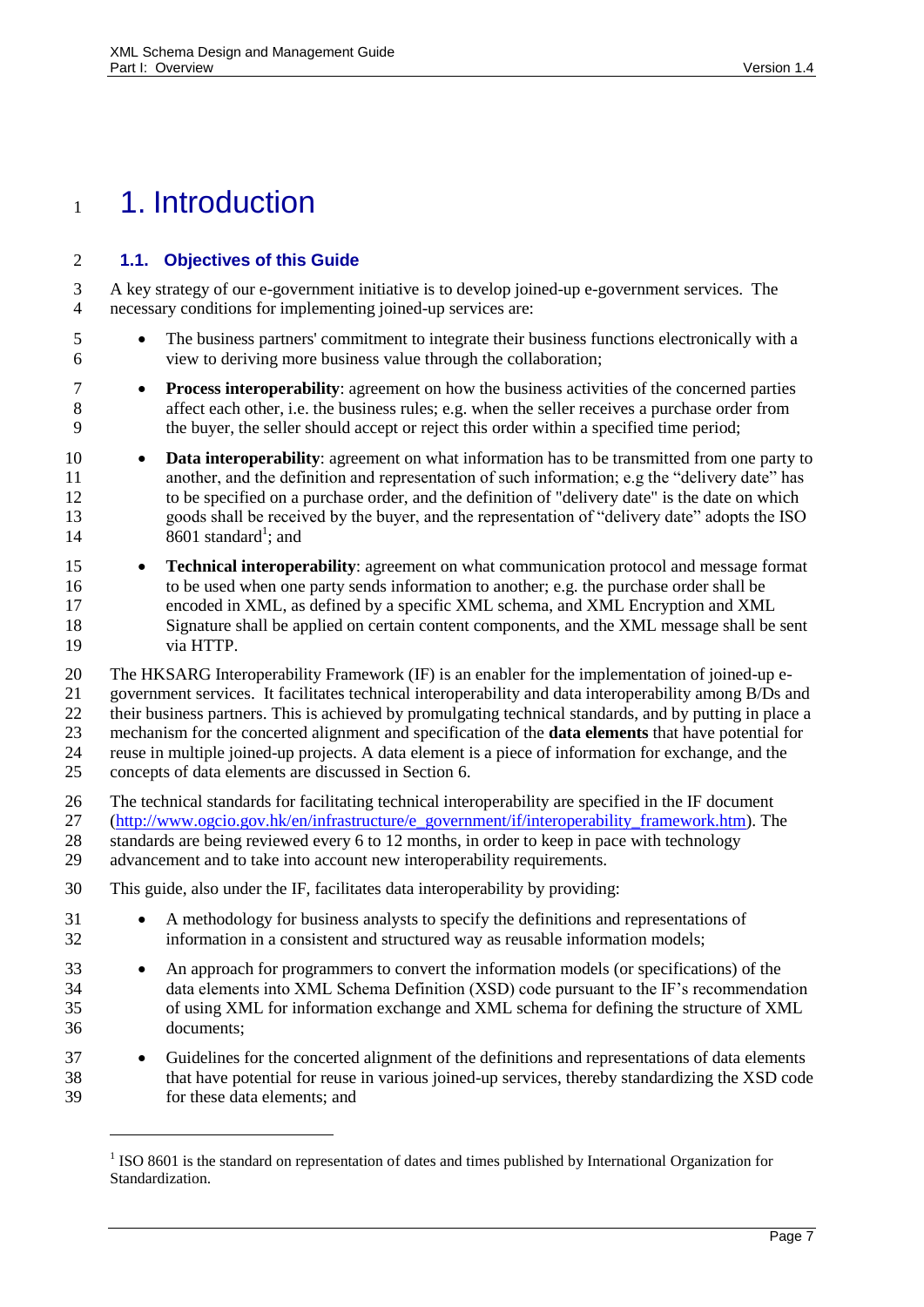Guidelines for project teams to adopt suitable concertedly aligned data elements and their standardized XSD code and also contribute reusable data elements for concerted alignment.

 Some methodologies described in this Guide are mandatory while some are optional. A joined-up project is required to follow all the mandatory methodologies, where relevant, in order to be IF compliant.

#### <span id="page-7-0"></span>**1.2. Structure and Audience of this Guide**

This Guide comprises 4 parts in total.

#### **PART I: Overview**

- This **Overview** is primarily for e-government project teams (mainly the project managers, business
- analysts, and programmers), project owners and Common Schema Liaison Officers who are involved in the concerted alignment of data elements to get a high-level understanding of the overall
- mechanism.
- 

# **PART II: XML Schema Design Guide**

- The **Design Guide** is intended for business analysts responsible for modelling the business process
- and information requirements in a project. It also provides guidelines for programmers to convert the information models specified by the business analysts into XSD code.

#### **PART III: XML Schema Management Guide**

- The **Management Guide** serves as a handbook for the parties involved in the concerted alignment of
- data elements, namely the XMLCG, the Common Schema Liaison Officers, and the business analysts
- involved in joined-up projects. It facilitates the development and management of reusable XML
- Schemas. It also enables project teams to have a better understanding of how data elements are
- concertedly aligned, in particular the role of project teams as a contributor of reusable data elements
- for concerted alignment.

### **PART IV: Appendices**

- The appendices provide supplementary information to help the readers understand this Guide. They include:
- Appendix 1 Case Study Application for Import and Export Licences for Pharmaceutical Products and Medicines
- Appendix 2 –Recommended List of Core Component Types
- Appendix 3 –Core Component Type Worksheet
- Appendix 4 –Sample XML Schema Design Worksheets
- Appendix 5 –Implementing eBusiness Solutions
- Appendix 6 –Intellectual Property Rights of Registry Artefacts
- Appendix 7 Glossary
-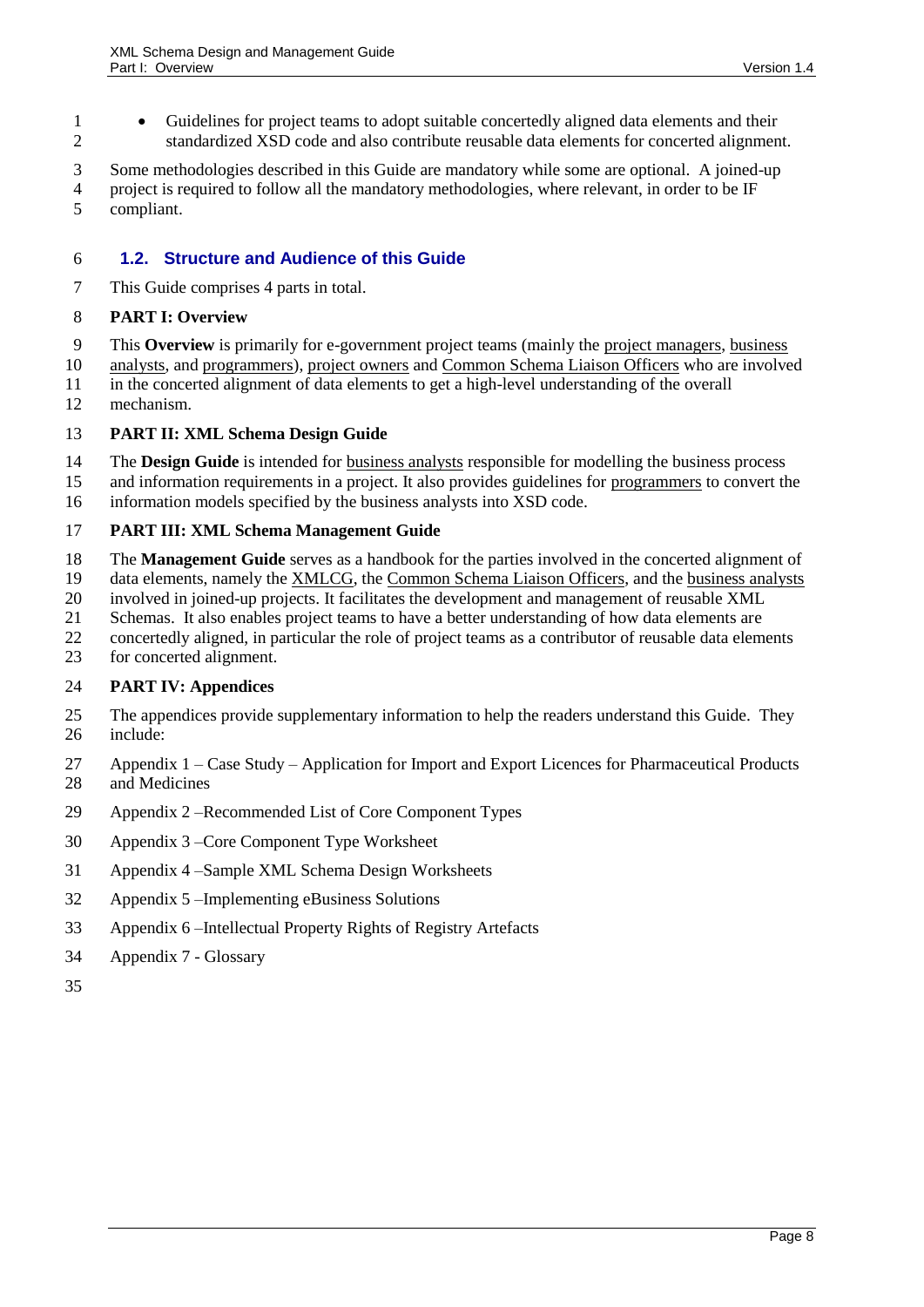# <span id="page-8-0"></span>1 2. The Data Interoperability Problems Faced by Project Teams Today

Some of the data interoperability problems faced by project teams include:

- **Incompatible data definitions**: e.g. the shipment delivery date could be interpreted as the date on which a customer obtains the product or the date on which a product is unloaded at the intended destination, which could be different; and
- **Incompatible data representations**: e.g. the postal address is the information that needs to be exchanged; the sender could be maintaining postal address as 5 lines of 35 characters each whereas the receiver could be maintaining postal address as 4 lines of 50 characters each.

The parties planning to exchange information must conduct a data alignment exercise before they can

 accurately exchange information. They need to agree on the definition and representation (i.e. structure, permissible values, etc.) of each data element to be exchanged.

And when they implement the information exchange interface, either or both parties may need to

 perform data conversion or data mapping between the exchanged data and the data maintained in their internal systems.

Traditionally, to implement a joined-up service that involves multiple parties, the concerned project

teams perform data alignment with the sole purpose of satisfying the project requirements from these

- parties. In case a new party needs to be involved in the joined-up service some time after the service
- has been in production, the data alignment exercise may need to be repeated and the data conversion
- software may need to be rewritten to satisfy possibly different requirements from the new party.
- Such repetitive data alignment and data conversion efforts should be minimized as far as possible.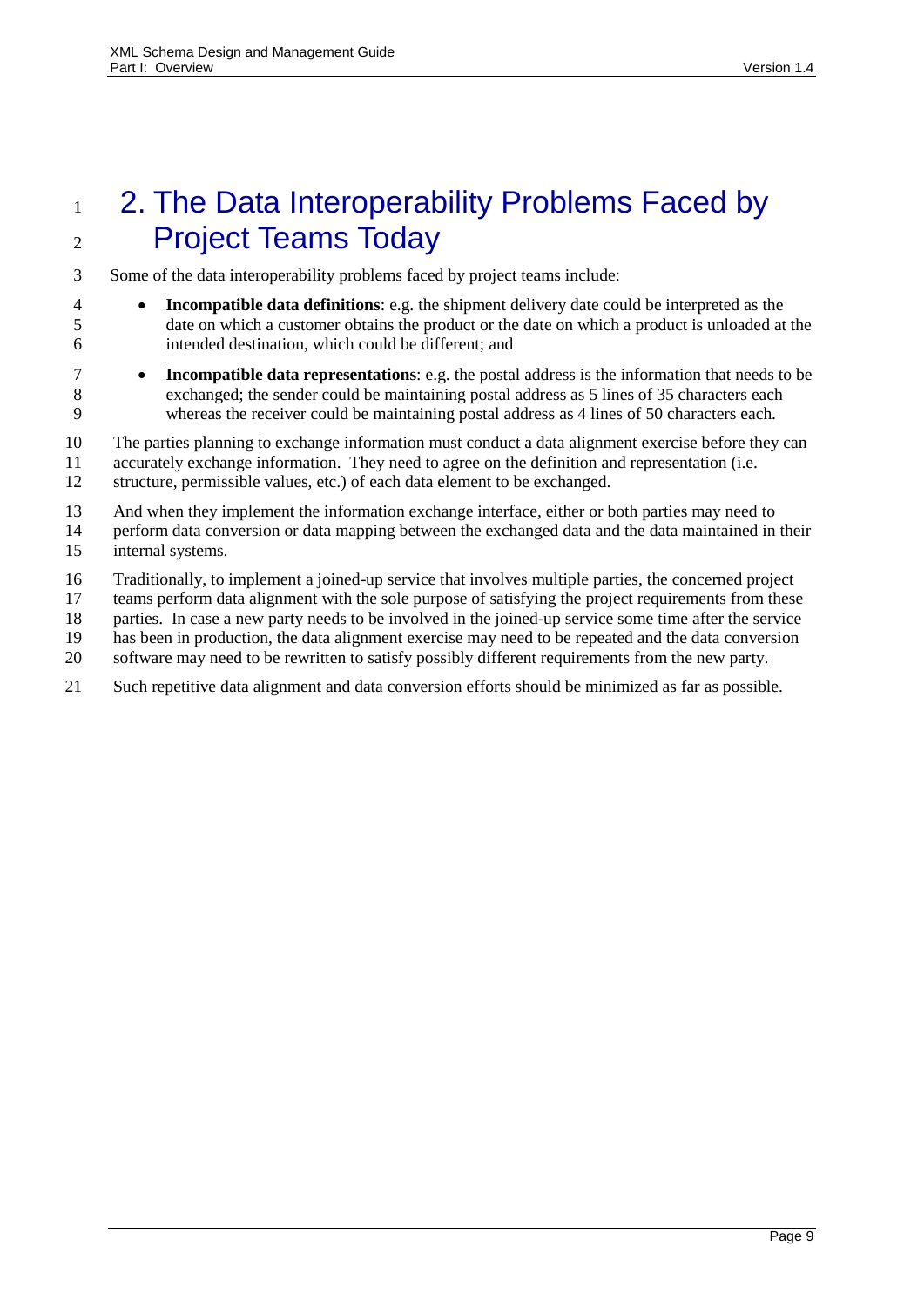# <span id="page-9-0"></span>1 3. Data Interoperability Strategy

 The problems mentioned above, namely repetitive data alignments and data conversions, can be minimized by the concerted alignment of data elements (and thereby the standardization of XSDs for these data elements), particularly for those data elements that are often involved in data exchanges between B/Ds. E-business consortiums around the world have initiated similar XML standardization efforts.

- 
- Examples include:

l

- 8 The development of e-business standards by the OASIS Universal Business Language (UBL) Committee;
- 10 The development of supply chain management standards by the EAN International and the 11 Uniform Code Council, Inc.;
- 12 The development of business reporting standards by the eXtensible Business Reporting Language (XBRL) Consortium, etc.
- While having two or three parties agree on the definition and representation of one data element may
- not be an easy task, having over 90 B/Ds agree upon the definitions and representations of a collection
- of data elements is even harder, given that each B/D has its own legacy systems using different data formats.
- B/Ds must recognize the need for interoperability standards and commit themselves to the adoption of existing standards and the development of additional standards based on business needs.
- In respect of the concerted alignment of data elements, B/Ds may involve themselves by joining the
- 21 XML Coordination Group  $(XMLCG)^2$ . The XMLCG is the top-level consensus making body
- responsible for the concerted alignment of data elements. B/Ds may also nominate Common Schema
- Liaison Officers to provide requirements and comments in relation to the concerted alignment of data elements.
- And when project teams develop project-specific XML Schemas, they should observe the following data interoperability measures:
- 27 1. Adopt industry standards where appropriate;
- 28 2. Design quality and reusable Project Schemas by applying the schema design methodology provided in this Guide. (A Project Schema is the collection of information models and XML Schemas developed by the project team to facilitate business document exchange in a business collaboration. The concepts of Project Schemas are discussed in detail in Section [6\)](#page-15-0);
- 3. Adopt Common Schemas in projects whenever possible. (A Common Schema is the collection of information models and XML Schemas developed for a concertedly-aligned data element. The concepts of Common Schemas are discussed in detail in Section [6\)](#page-15-0);
- 4. Share Project Schemas with other project teams; and
- 5. Contribute reusable data elements from Project Schemas for creation of new Common Schemas.
- An overview of the above measures is provided in the next section.

<sup>&</sup>lt;sup>2</sup> The XMLCG discussion documents can be located on the Government Intranet at <http://itginfo.ccgo.hksarg/content/if/xmlcgdoc.htm>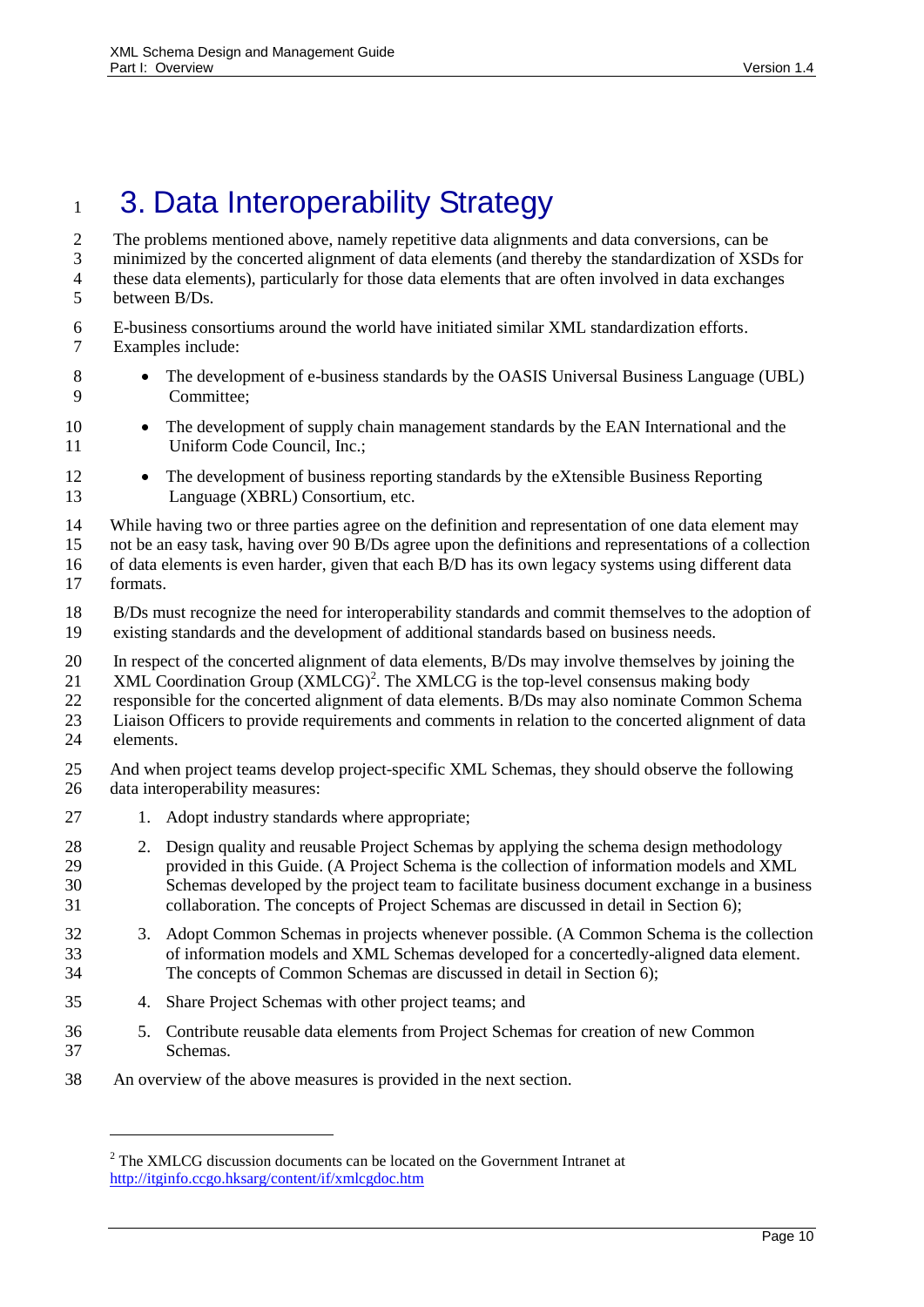# <span id="page-10-1"></span>1 4. Data Interoperability Measures

### <span id="page-10-2"></span>**4.1. Adopt industry standards where appropriate**

 Before project teams design Project Schemas for implementing a joined-up service, they should first consider adopting industry standards where appropriate. For example, if they are defining an interface for procurement, they should study existing and emerging industry standards such as UBL to see if the standard can fulfill their project requirements or whether their business practices can be reengineered to align with the standard practice promoted in the industry standard. One resourceful Website of published industry standards is [http://www.xml.org.](http://www.xml.org/) The business analysts with domain-specific knowledge should be well aware of the development of industry standards for their specialized industry sectors. Only when suitable industry standards do not exist should they attempt to design 11 their own Project Schemas.

# <span id="page-10-0"></span>**4.2. Design quality and reusable Project Schemas**

When no suitable industry standard is available, project teams should apply the design methodologies

specified in Part II of this Guide, where relevant, for designing Project Schemas when they implement

the interface of joined-up services. The project teams shall apply the methodologies during the

 requirement specification stage and the system analysis and design (SA&D) stage of the system development life cycle.

Part II covers a simplified **business process modelling (BPM)** methodology, which project teams

may **optionally** adopt to supplement other process modeling methodologies with a view to identify

the business documents involved in the collaboration. Part II also covers a **business information** 

**modelling (BIM)** methodology, which is **optional** for project teams to adopt to model the business

documents involved in the collaboration.

Specifically, the BIM methodology facilitates business analysts in the project team to decompose a

24 business document into modular data components, which serve as the building blocks for reassembling various business documents. Complex data components are decomposed int

reassembling various business documents. Complex data components are decomposed into simpler

components. For example, a purchase order is a complex data component, which can be decomposed

- into simpler components such as buyer contact information which also appears on other business
- documents like delivery note, invoice, etc. These data components are referred to as data elements in
- this Guide. Finally, a hierarchical structure of data elements is formed to represent the business document. These data elements are specified as **information models,** covering the definition,
- representation, etc. that accurately reflect the data element's attributes. Such decomposition of
- complex data elements into modular (and simpler) data elements enhances the reusability of the data
- elements. At the same time, the careful specification of data elements (as information models) avoids
- ambiguity and enhances the shareability of these data elements across different parties.

 The specifications of data elements need to be converted into XSD code. Part II of this Guide also provides an approach for programmers to translate the information models into XSDs.

- The information model and the XSD of a project-defined data element together form the Project
- Schema for that data element.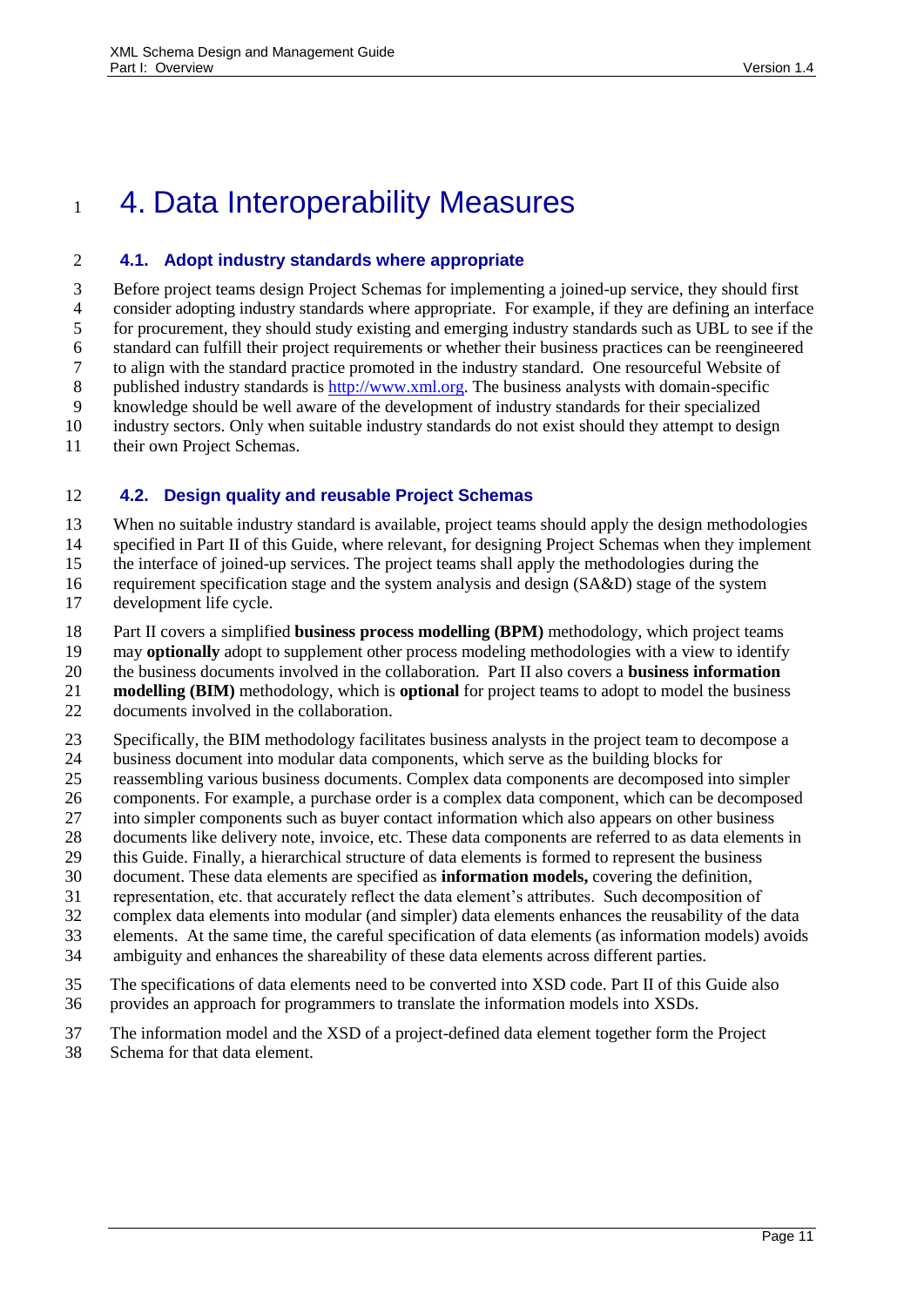#### <span id="page-11-0"></span>**4.3. Adopt Common Schemas whenever possible**

When project teams develop Project Schemas, they are required to adopt the Common Schemas that

are considered mature whenever possible. Common Schemas are published in the **Central Registry<sup>3</sup>** to facilitate adoption by project teams to develop Project Schemas. (The concept of the Central

- Registry is discussed in Section [6.](#page-15-0))
- While the business analysts are performing business information modelling, they should search the
- Central Registry for suitable Common Schemas. The suitability of a Common Schema is determined
- by whether the data element specification of that Common Schema (specifically the definition,
- representation, and business contexts) meets the requirements of a particular data element identified in
- a business document. Human judgment is required for determining the suitability of a Common
- Schema. The business analyst may do keyword search on the Common Schema Index Page or the
- Common Schema Data Dictionary (currently implemented as a spreadsheet) to locate the relevant
- Common Schema.
- Besides, each Common Schema is associated with a maturity level. The business analysts should adopt suitable Common Schemas that are considered to be mature.
- When suitable Common Schemas are located, the data element specifications of these Common
- Schemas, together with the XSDs, shall be imported to the **Project Registry** for developing Project
- Schemas. (The concept of the Project Registry is discussed in Section [6.](#page-15-0)) As a result, the Project
- Schemas of the business documents will incorporate the suitable Common Schemas.
- There may be cases where customization is needed before a Common Schema can be used in a project.
- In such cases, the business analyst may perform customization as necessary and at the same time try to
- maintain the reusability of the customized schema as far as possible.
- The reuse of the Common Schemas significantly minimizes repetitive data alignment efforts and
- enhances the data interoperability for the Project Schemas designed for use in joined-up services.
- When a business analyst decides to reuse a Common Schema, he should register in the Central
- Registry that his project is reusing that Common Schema. The registration of schema reuse allows the
- project team to be notified of any subsequent change to that schema. The reuse statistics also enable
- 28 the assessment of the maturity level of the Common Schemas.
- When project teams define their Project Schemas, apart from adopting relevant Common Schemas, the
- business analyst should also try to identify suitable data elements / schemas in industry standards and
- other e-government projects for adoption.

#### <span id="page-11-1"></span>**4.4. Share Project Schemas with other project teams**

- Project teams should organize information models and XSDs of project-defined data elements (i.e.
- Project Schemas) in a Project Registry for subsequent reference during the system development and
- maintenance life cycle. (As part of the Project Registry, the data modelling spreadsheet provided by
- the Central Registry can be used to develop and store the information models.) Project Schemas are an
- integral part of a project's system documentation, just like design specification, source code, etc.
- Since Project Schemas may affect a system's future integration with the systems of other B/Ds and
- external parties, project teams are recommended to share Project Schemas with other B/Ds and
- external parties where relevant.
- Such sharing also allows other project teams working on similar initiatives to share best practices and
- reusable schemas, thus maximizing the reuse of schemas.

l

<sup>&</sup>lt;sup>3</sup> [http://www.xml.gov.hk](http://www.xml.gov.hk/)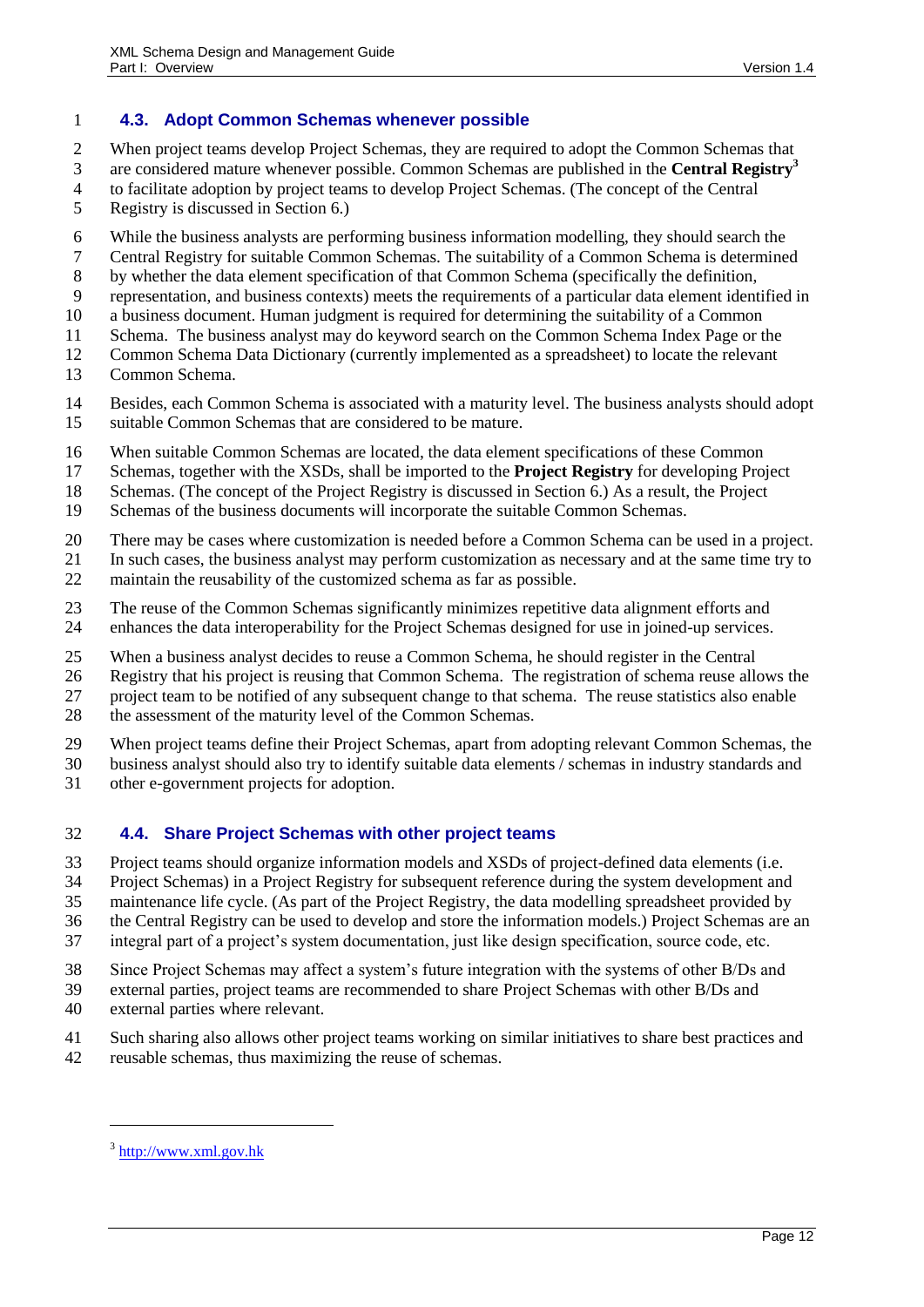Since Project Schemas will not be maintained in the Central Registry, to facilitate the sharing of

Project Schemas among e-government project teams, project teams are recommended to register their

projects on an XML project list maintained in the Central Registry. This list records the projects'

- XML namespaces and provides links to the project's Project Registry, or to the industry schemas
- adopted by the project for reference by all parties (see Part III Section 4).

#### <span id="page-12-0"></span>**4.5. Contribute reusable data elements for creation of new Common Schemas**

Although the sharing of Project Schemas among project teams can, to a certain extent, facilitate the

- reuse of schemas, it is difficult for a project team to locate useful Project Schemas from various other
- projects' Project Registries, given that each Project Registry may be organized in a different format.
- A more effective way to facilitate schema reuse is to have them concertedly aligned as Common
- Schemas. These Common Schemas can cover both data elements that are applicable in all business
- contexts, and domain specific data elements that are only applicable in specific business contexts.
- The success of a data interoperability strategy is measured by the adoption rate of Common Schemas,
- and the volume of Common Schemas. The more Common Schemas there are, the more we are in a
- position to ease project teams' efforts in data alignment and modelling, and schema design.
- The most effective way to collect reusable data elements to create new Common Schemas is through
- contribution by project teams. Project teams are highly recommended to analyze their Project
- Schemas and contribute the project-defined data elements that have potential for reuse by other
- projects for concerted alignment. These may be data elements newly defined by the project, or they
- may be data elements customized based on an existing Common Schema.
- The data elements contributed by project teams will be aligned concertedly in accordance with the
- management mechanism proposed in Part III of this Guide. The process of aligning a data element
- concertedly will take some time, given that the alignment process may involve over 90 B/Ds in
- reaching consensus on the data definitions and representations. When the concerted alignment process
- completes, the information model shall be specified for the data element and the XSD code shall be
- developed based on the model.
- The information model and the XSD of a concertedly aligned data element together form the Common
- Schema of that data element. The contributing project team need not adopt the newly defined
- Common Schema in its project immediately if the adoption cannot fit into the project schedule, but is
- recommended to adopt the new Common Schema in its future projects, where new joined-up systems
- are implemented or existing systems are upgraded.
- It may be too ambitious trying to accommodate all schemas used in government services as Common
- Schemas, given the difficulty in doing data alignment across a user group as large as over 90 B/Ds.
- We can start with data elements that are easier to get aligned, and then build up experience and
- confidence in the process.

## <span id="page-12-1"></span>**4.6. Highlights of measures from a project team's point of view**

- The flowchart shown in [Figure 1](#page-13-0) highlights the steps that project teams should follow when they
- develop XML Schemas in a joined-up service project, in the perspective of facilitating data interoperability.
- 
-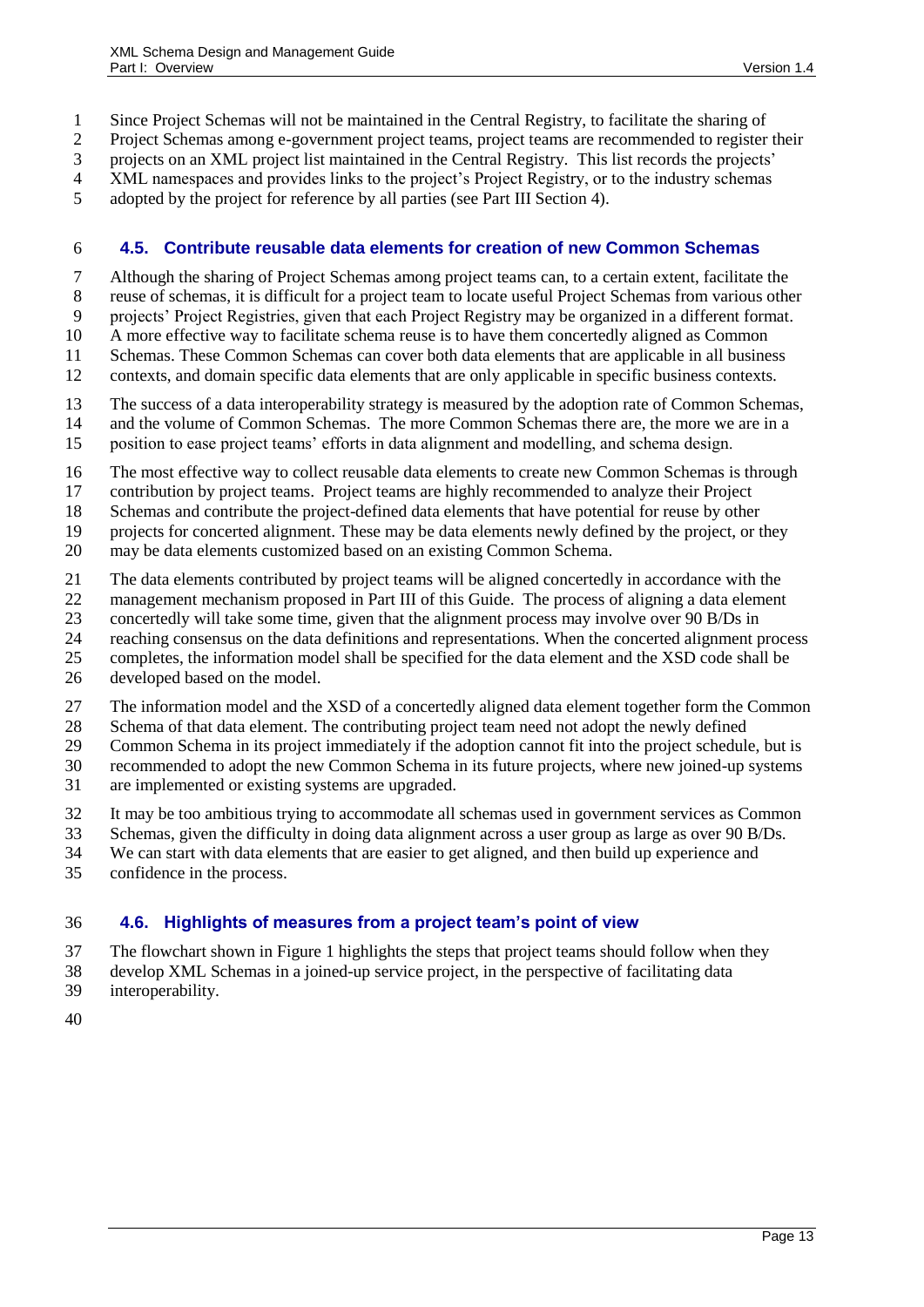

<span id="page-13-0"></span>3 Figure 1: Steps in developing XML Schemas in a joined-up service project.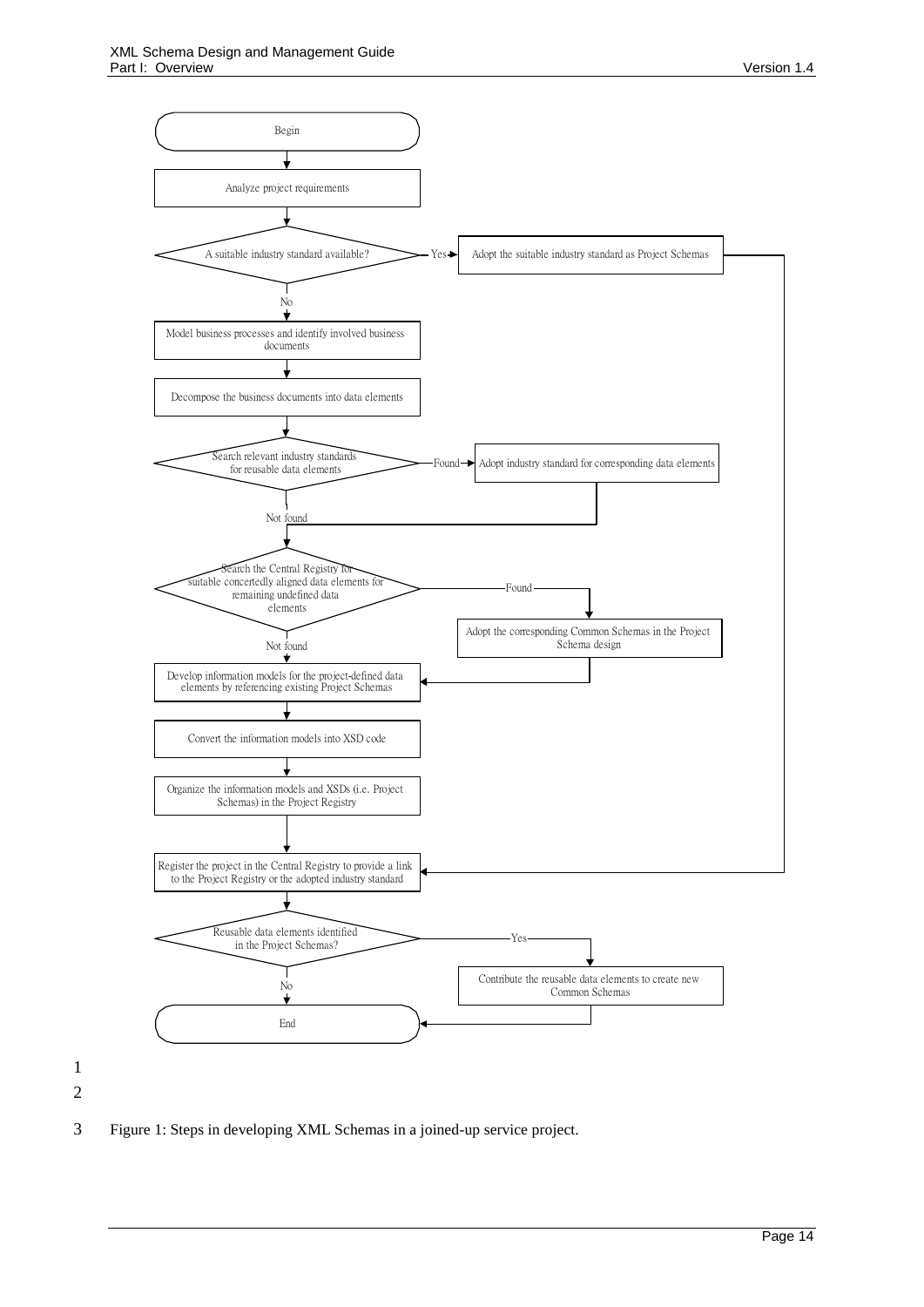<span id="page-14-0"></span>

| 1                   | 5. Guiding Principles Governing the Data                                                                                                                                                                                                                                           |
|---------------------|------------------------------------------------------------------------------------------------------------------------------------------------------------------------------------------------------------------------------------------------------------------------------------|
| 2                   | <b>Interoperability Measures</b>                                                                                                                                                                                                                                                   |
| 3                   | The guiding principles behind the measures described in the previous section are as follow:                                                                                                                                                                                        |
| $\overline{4}$<br>5 | The measures should facilitate the progressive concerted alignment of data elements and<br>$\bullet$<br>standardization of the corresponding XML Schemas for reuse across all B/Ds;                                                                                                |
| 6<br>7              | The measures should facilitate the location and retrieval of reusable Common Schemas for<br>$\bullet$<br>adoption by project teams in developing Project Schemas;                                                                                                                  |
| 8<br>9              | The measures should minimize inconveniences, overheads and delays that may be induced on<br>$\bullet$<br>projects;                                                                                                                                                                 |
| 10<br>11<br>12      | The measures should encourage project teams to contribute reusable data elements for<br>$\bullet$<br>concerted alignment and the alignment process should be completed within a reasonable time<br>frame so that the contributing party can adopt the aligned data element;        |
| 13<br>14            | The measures should encourage B/Ds to involve themselves in the creation of Common<br>$\bullet$<br>Schemas;                                                                                                                                                                        |
| 15<br>16            | The measures should facilitate B/Ds to build consensus on the definitions and representations<br>$\bullet$<br>of data elements when creating Common Schemas;                                                                                                                       |
| 17<br>18<br>19      | The measures should not induce excessive overheads on B/Ds for the concerted alignment of<br>$\bullet$<br>data elements (e.g. efforts required from their Common Schema Liaison Officers and<br>representatives in XMLCG);                                                         |
| 20<br>21<br>22      | The measures should minimize additional training required to enable the various stakeholders<br>$\bullet$<br>(i.e. business analysts, programmers, Members of the XMLCG, and the Common Schema<br>Liaison Officers) to support the measures;                                       |
| 23<br>24<br>25      | The measures should promote international best practices in the alignment and the<br>$\bullet$<br>specification of data elements (and the development of reusable XML Schemas) with a view<br>to enhancing the shareability of Common Schemas across systems and environments; and |
| 26<br>27            | The measures should be transparent; all decisions should be well documented and openly<br>$\bullet$<br>accessible, and the stakeholders should be kept informed of the execution status.                                                                                           |
| 28                  |                                                                                                                                                                                                                                                                                    |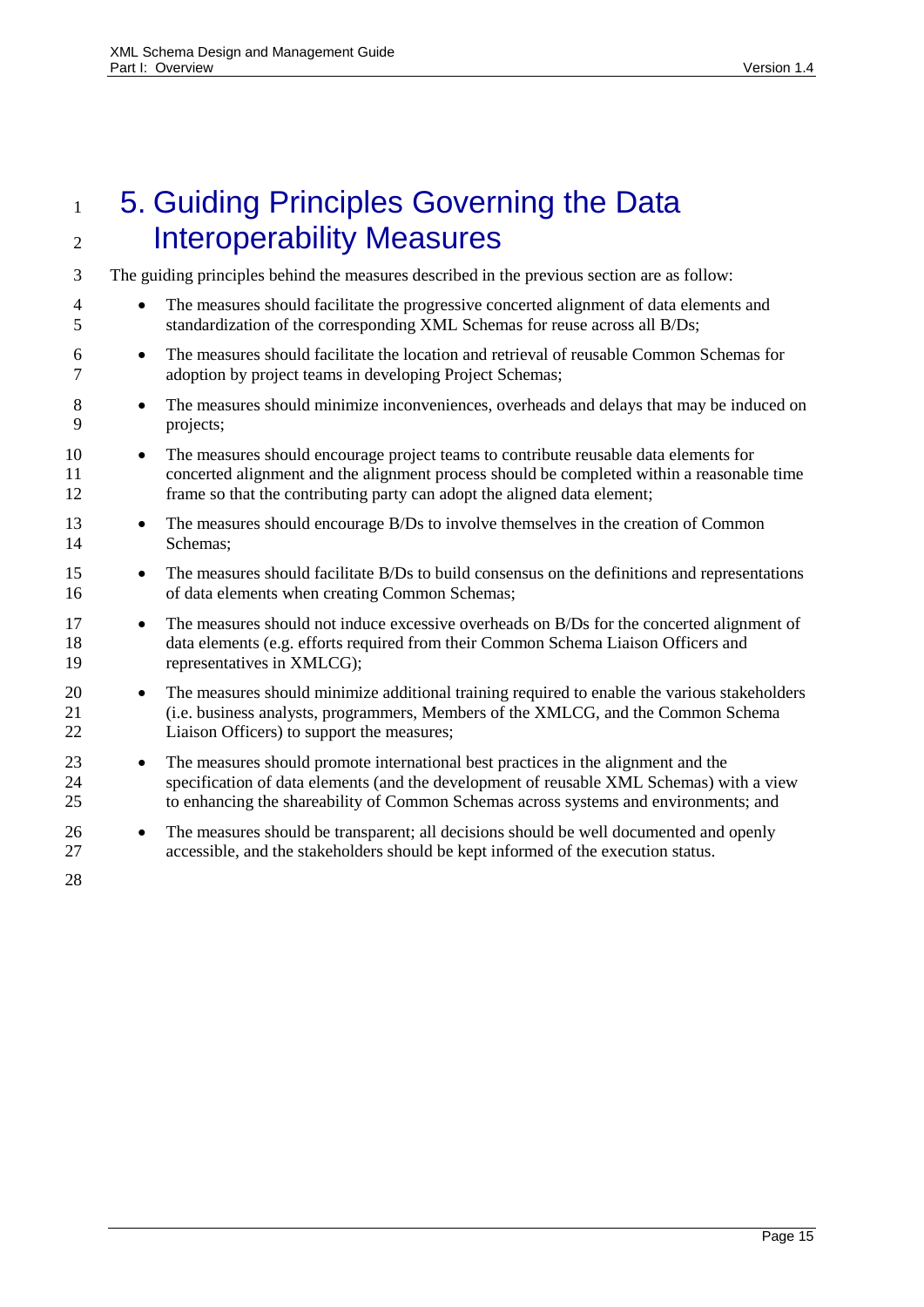# <span id="page-15-0"></span>1 6. Key Concepts

 This section recaps the key concepts mentioned in this Guide. The Glossary in Appendix 7 of Part IV also provides definitions of terminologies used in this Guide.

### <span id="page-15-1"></span>**6.1. Joined-Up Service**

 A joined-up service is the interconnection of business functions operated by different business partners electronically through the exchange of business information to perform a collaborative business process.

Usually, the business partners first reengineer the entire workflow covering all parties with a view to

- streamlining the operation. The business partners also have to agree among themselves the collaboration model, which includes:
- 11 The process interaction model (how the business function of one party interacts with and 12 affects the business function of other parties);
- 13 The information exchange interface (what information needs to be exchanged in each interaction and the meaning and representation of such information);
- 15 The technical specifications to be followed for sending information from one party to another; and
- 17 Other details like response time, service level agreements, etc.
- For some specific joined-up services where a generic business process pattern can be identified, the
- industry has defined standards for process interaction, information exchange, and technical interaction.
- Under these situations, B/Ds are recommended to adopt the industry standard if it can meet the project
- requirements.
- Once the collaboration model has been agreed upon, the business partners then automate their own
- business functions based on the agreement. Finally all automated processes/services are
- interconnected to collaborate electronically through the exchange of business information.
- In the context of this Guide, the stakeholders of a joined-up service include the following:
- **Business partner**: a B/D or an external organization that provides and/or receives business
- information in a joined-up service. Each business partner is responsible for offering the automated
- services that implement the business functions it is responsible for, in accordance with the
- collaboration agreement made among all the business partners.
- **Project team**: the team involving business users, domain experts, business analysts, programmers, and so on that designs and develops the automated business functions in the joined-up service.

#### <span id="page-15-2"></span>**6.2. Project-defined data elements versus concertedly aligned data elements**

- A business document involved in an information exchange process usually comprises many data
- components, some of which may be further decomposed into simpler data components. For example,
- a purchase order sent from the buyer to the seller is comprised of buyer contact information, delivery
- information, goods ordered and quantity, and so on. The buyer contact information may be further
- decomposed into buyer's name, correspondence address, telephone number, and so on.
- These data components, regardless of whether they are simple data components like a telephone
- number, or complex data components like the entire purchase order, are referred to as **data elements**
- in the context of this Guide.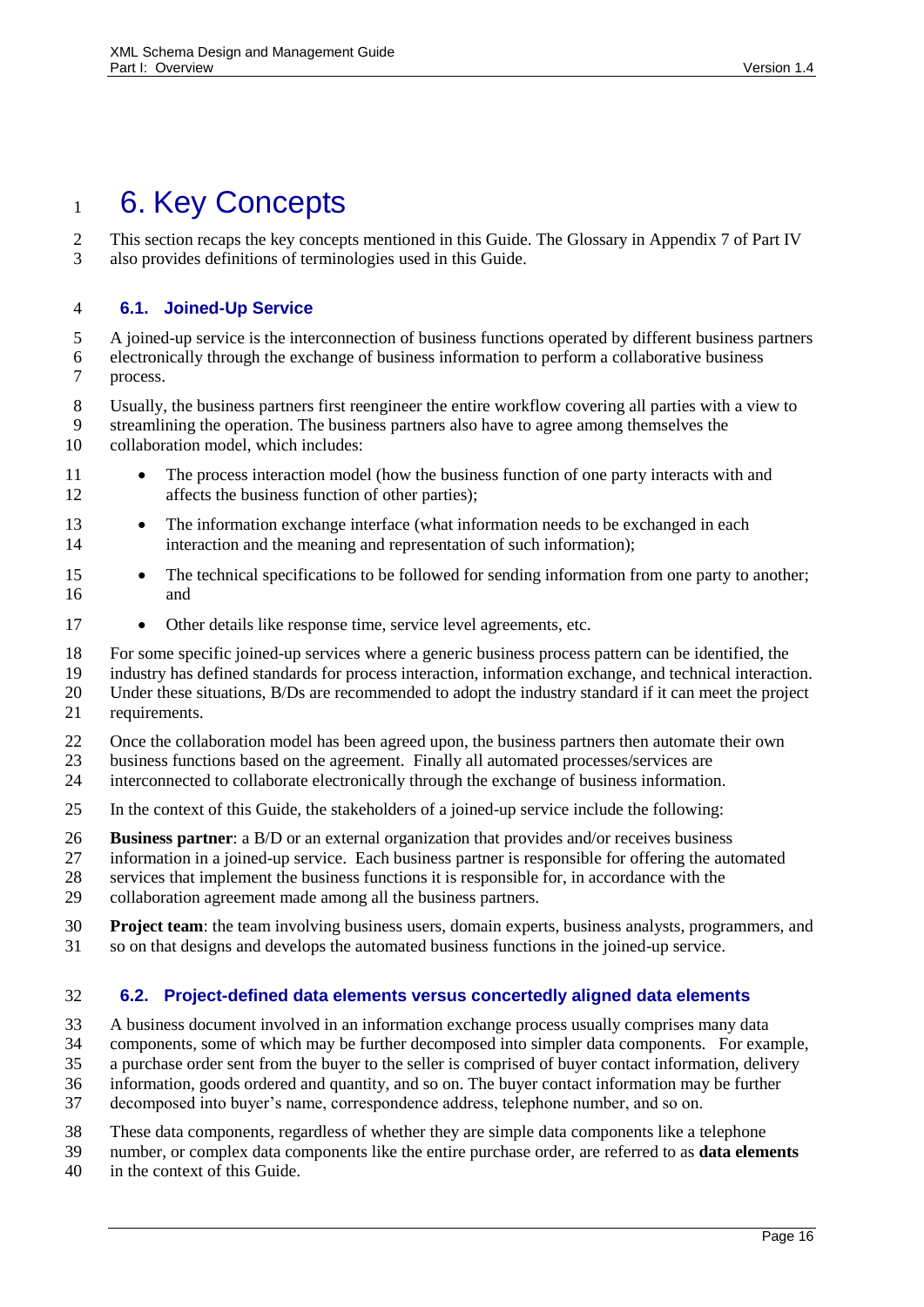- Some data elements are repeatedly used in many business documents. For example, the buyer contact information may appear on the purchase order, the delivery note, the invoice, etc.
- In order to ensure that all business partners have the same interpretation on a data element, the data
- element should be carefully specified with information such as its definition, identification,
- representation (such as the structure, format, permissible values, etc.), usage rules, etc.
- In the context of this Guide, the data elements used in a particular joined-up service are referred to as
- **project-defined data elements**. In cases where the business partners in a joined-up service have
- decided to adopt industry standards at their collaboration interface, then the project-defined data
- elements will correspond to the data elements defined by the industry standard.
- Some data elements are used for exchange in various joined-up services. For example, the "Hong
- Kong Identity Number" may be used in many joined-up services for identifying a person. In order to
- avoid repetitive data alignment and data conversion, and to save different project teams' effort in re-
- designing the representation of the same data element, a mechanism will be put in place for the concerted alignment of data elements.
- The process for the concerted alignment is described in Part III of this Guide. Those data elements that
- have been agreed upon through the concerted alignment process are called **concertedly aligned data**
- **elements**.

 $\overline{a}$ 

- Besides the definition, identification, representation and usage rules mentioned above, each
- concertedly aligned data element is also associated with business contexts. A business context defines and confines the business situations in which the data element should be applied.
- 21 The definition, identification, representation, usage rules, and business contexts<sup>4</sup> of a data element
- shall be specified as the metadata of that data element according to the BIM methodology provided in 23 Part II of this Guide.
- 
- The concerted alignment of data elements will be an on-going and strategic exercise. Initially, those
- data elements that are often involved in data exchanges between B/Ds will be aligned first. In the long
- run, the major source of data elements for concerted alignment should come from the joined-up
- services themselves. Project teams are highly recommended to select project-defined data elements
- that have potential for reuse by other joined-up services and submit these data elements for concerted alignment.

### *6.2.1. Conflicts between industry standard data elements or between an industry standard data element and a concertedly aligned data element*

- It is possible that the various industry standards may overlap on some data elements, or a data element
- in an industry standard may overlap with a concertedly aligned data element. If two business parties
- have previously adopted their corresponding industry standards and subsequently identified
- incompatible data attributes when they try to interconnect their business functions electronically, then
- data conversion or data mapping will have to be performed by one party or both parties. Such
- inconvenience is likely to remain in the foreseeable future.
- Although such inconveniences may not be avoided in some situations, the trend to develop industry
- standard is a right direction to go. The more convergence B/Ds can achieve, the more efficient B/Ds
- will become in e-business integration, and the more it is likely to have "standard converters" (or
- adapters) for translating from one industry standard to a related industry standard.

## <span id="page-16-0"></span>**6.3. Project Schema versus Common Schema**

 In principle, the carefully specified data elements are not bound to any particular syntax. They can be bound with specific message syntax such as XML or UN/EDIFACT, etc. In accordance with the IF,

XML should be used as the default format for e-business document / data message exchanged between

Usage rules and business contexts are collectively called the "usage context" of a data element.